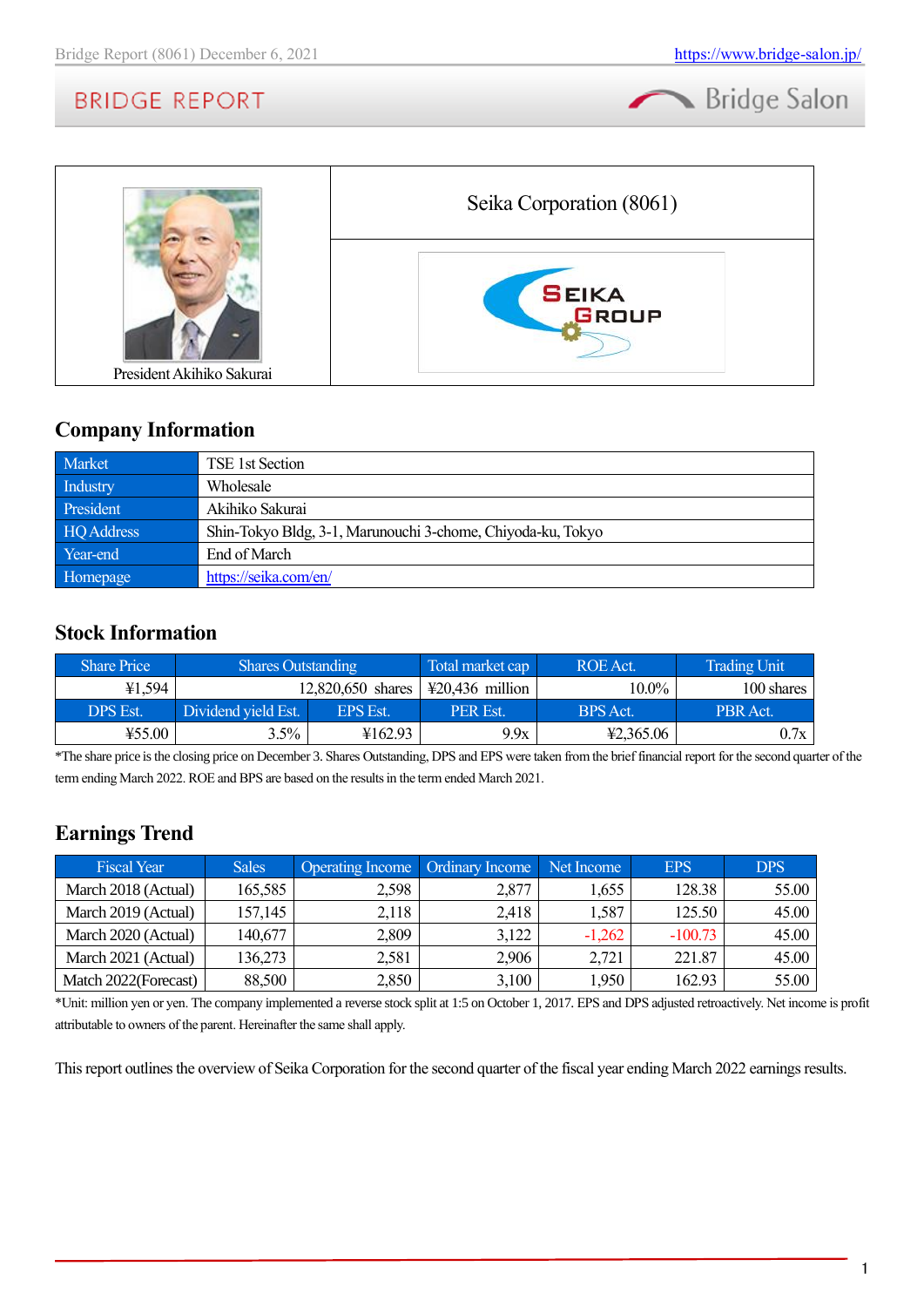# Bridge Salon

# **BRIDGE REPORT**

# **Table of Contents**

**[Key Points](#page-1-0)** 

- 1.[Company Overview](#page-2-0)
- 2.[The Second Quarter of Fiscal Year](#page-9-0) Ending March 2022 Earnings Results
- [3. Fiscal Year Ending March 2022 Earnings Forecasts](#page-11-0)
- [4. Conclusions\(Topics\)](#page-11-1)

<Reference: Regarding Corporate Governance>

# <span id="page-1-0"></span>**Key Points**

- ⚫ **The amount of orders received in the second quarter of the term ending March 2022 was 41,667 million yen, up 12.6% year on year. Despite the postponement of investments in equipment caused by COVID-19, etc., it grew due to the contribution made by affiliated companies, etc. Sales stood at 40,452 million yen, up 19.9% year on year. While the Power Plant Business and Industrial Machinery Business were unchanged from the previous term, Seika Daiya Engine, which became a consolidated subsidiary in the previous term, contributed to the Chemicals and Energy Plant Business, and the rise in selling prices of textile materials in China contributed to the Global Business, increasing operating income to 1,304 million yen, up 36.8% year on year. Although additional expenses were incurred through some of the transactions with China in the Industrial Machinery Business, they were offset by the increase in sales in the Chemicals and Energy Plant Business and the Global Business. Net income increased 31.6% year on year to 698 million yen. Order backlog also grew 8.5% year on year to 62,141 million yen.**
- ⚫ **Regarding the earnings forecast for the term ending March 2022, the initial estimates remain unchanged, with sales projected to be 88.5 billion yen, operating income to rise 10.4% year on year to 2,850 million yen and net income to drop 28.4% year on year to 1,950 million yen. With regard to sales, the "Accounting Standard for Revenue Recognition" was adopted this term, which means that only commission fees of agency transactions rather than the total amount will be recorded. The conventional sales will be indicated as trade volume in the new standard. Taking into account the downturn risks brought about by the COVID-19 pandemic, the trade volume is projected to decline 4.6% year on year to 130 billion yen in this term. Net income is expected to drop as the temporary factors present in the previous term (decrease in tax expenses such as the corporate income tax) no longer exist. The company plans to pay a dividend of 55 yen/share, up 10 yen/share from the previous term. The expected payout ratio is 33.8%.**
- ⚫ **It is noteworthy whether they can put each marketing project (renewable energy, life science, and mobility) into practice. The key to achieving the goals is the growth of revenues from relatively healthy affiliated companies in addition to the maintenance of revenues from the Power Plant Business and the Chemicals and Energy Plant Business and the expansion of revenues from the Industrial Machinery Business. In the medium/long term, the actualization of power generation from hydrogen in the energy business (the Power Plant Business and the Chemicals and Energy Plant Business), which is the revenue base of the company, for realizing a decarbonized society may become a new revenue source. Accordingly, their future performance is noteworthy.**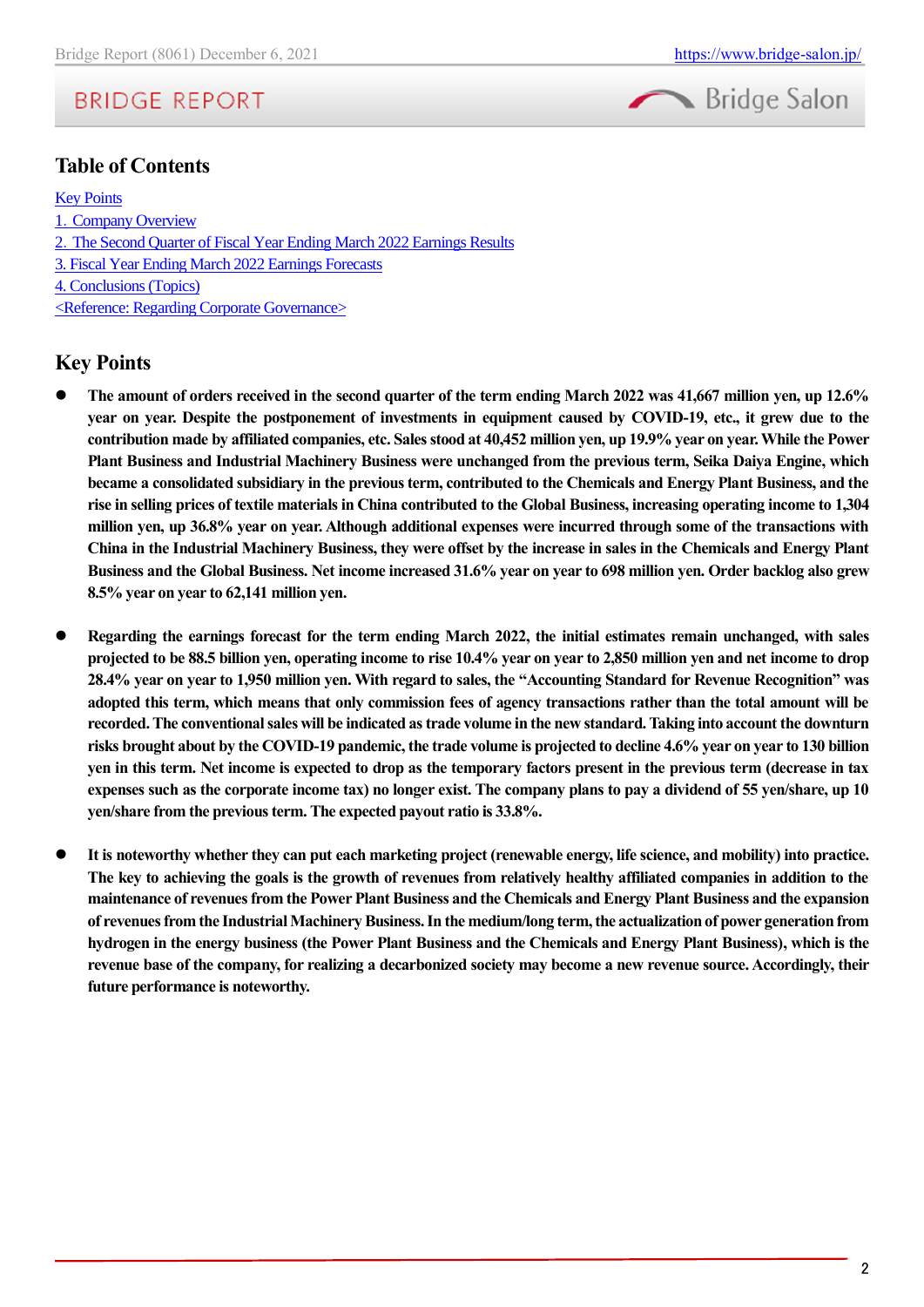

# <span id="page-2-0"></span>**1. Company Overview**

Under the corporate philosophy "To Contribute to Society Through the Expansion of Business," Seika Corporation sells equipment, devices, etc. and offers services in the fields of electric power, chemistry, energy and industrial machinery, as a general machinery trading company.

Its three characteristics and strengths are sales capability thoroughly versed in fields, extensive expertise in each business, and a wide network including 102 business bases both inside and outside Japan.

# **1-1 Corporate History**

In July 1947, after the Pacific War, Mr. Douglas MacArthur, Supreme Commander for the Allied Powers, ordered the dissolution of the old Mitsubishi Corporation with a memorandum. In October 1947, the first president Koji Nakabayashi and staff of the machinery division of Moji Branch played a central role in founding Seika Corporation in Moji-ku, Kitakyushu-shi.

The corporate name is derived from "Essence of commerce: To pursue the quintessence of commerce, and offer benefits to others while earning money," "Star company of the west: To aim to become a star company in western Japan," and "China: It may become helpful if the trade with China increases."

The company expanded business actively, establishing branches throughout Japan, including Tokyo and Osaka, and an overseas office in Dusseldorf, Germany (old West Germany), where only a few Japanese people resided around that time, in November 1954. The company was listed in the first section of Tokyo Stock Exchange in October 1961.

Then, it has grown as a general machinery trading company, by fortifying the sales base mainly in western Japan and establishing footholds in the U.S., Europe, and Asia.

The company is currently implementing the long-term management vision "Envisioned Seika Group 10 years from now" and its second step 3-year plan "Mid-term Management Plan Re-SEIKA 2023," in preparation for 2027, which will mark the 80th anniversary of the company's founding.

# **1-2 Corporate Philosophy, etc.**

Seika Corporation set up the following corporate philosophy and code of conduct.

|            | Delka Corporation set up the following corporate philosophy and code of conduct.                                  |
|------------|-------------------------------------------------------------------------------------------------------------------|
| Corporate  | "Our Philosophy is to Contribute to Society Through the Expansion of Business."                                   |
| Philosophy |                                                                                                                   |
|            | No matter how society changes, we are committed to conducting business that rewards all stakeholders and          |
|            | being a Valuable Business that contributes to the realization of an affluent society.                             |
| Code of    | 1. Being trustworthy is a priceless asset.                                                                        |
| conduct    | 2. To always have a high appreciation of the significance of existence is the basis of the business activities of |
|            | a trading company.                                                                                                |
|            | 3. Fast and accurate information activities and effective responses win everything.                               |
|            | 4. To make decisions and handle things using objective consideration and pursue necessity and rationality         |
|            | without being influenced by intuition.                                                                            |
|            | 5. To be driven by a pioneering spirit, be challenged, and be proud to overcome all difficulties, barriers, and   |
|            | turbulent times.                                                                                                  |

In order to promote unity and group management, Seika Corporation has also established the "Group Policy," "Code of Conduct," and "Group Mission," and each company belonging to the Group and each employee working therein share these policies and link them to daily actions, aiming to improve the corporate value of the entire Group.

| Group Policy         | Strive for excellence and foster a sustainable society with corporate integrity. |
|----------------------|----------------------------------------------------------------------------------|
| Code of Conduct      | Comply with laws and act with ethical standards to gain the trust of society     |
| <b>Group Mission</b> | Create a fulfilling society together                                             |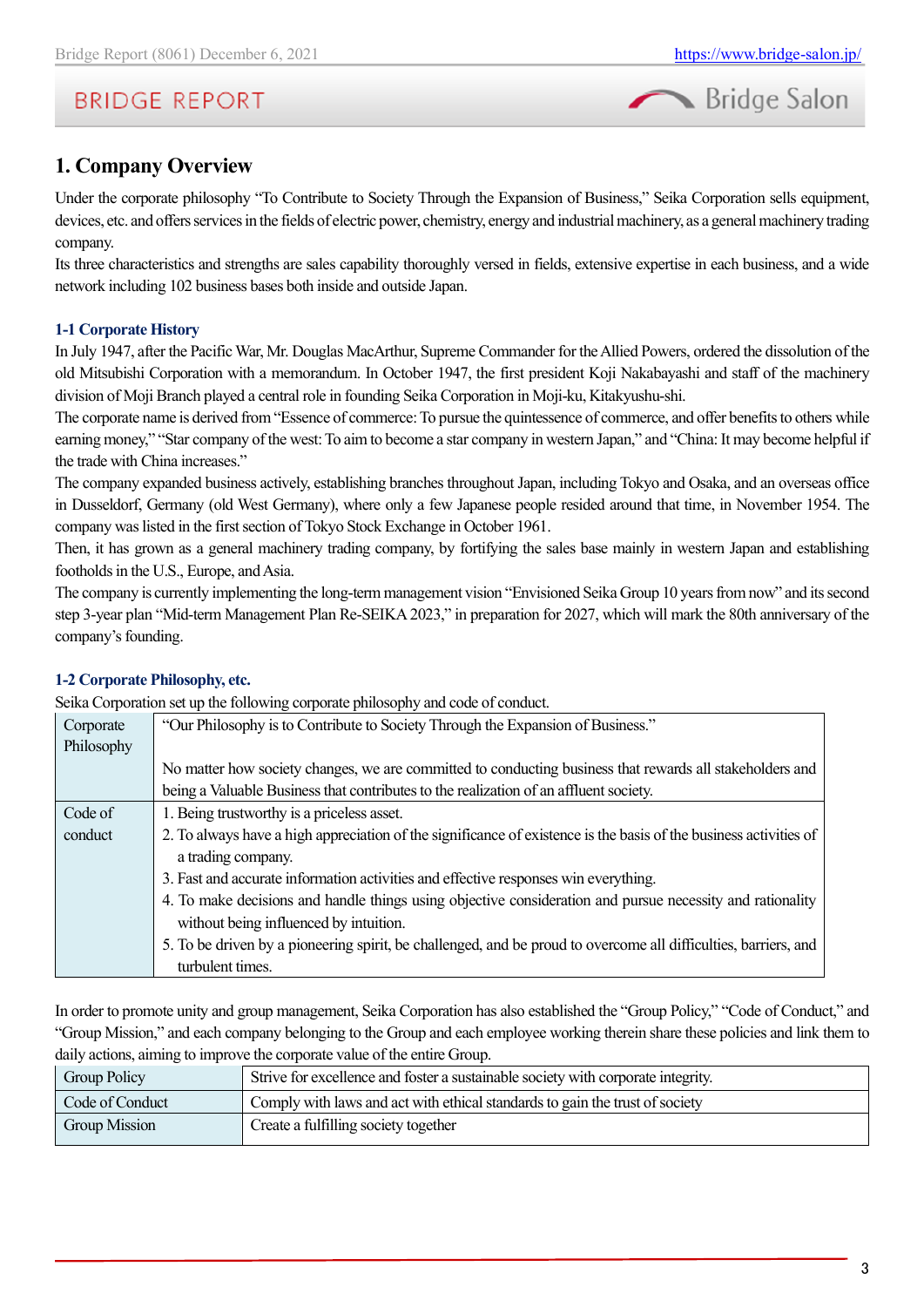



### **1-3 Business Description**

### **(1) Business segments**

As a general machinery trading company, Seika Corporation sells machinery, equipment, devices, and ancillary products and offers services in the fields of electric power, chemistry, energy and industrial machinery.

The segments to be reported are 4 segments, which are "Power Plant," "Chemicals and Energy Plant," "Industrial Machinery," and "Global Business", from the fiscal year ending March 2021.



### ① **Power Plant**

The clients of Seika Corporation are electric power companies in western Japan, including The Kansai Electric Power, Kyushu Electric Power, The Chugoku Electric Power, Shikoku Electric Power, Power Development Electric Power Company, and joint electric power companies. The company sells and provides after-sales services for industrial power generation equipment, such as boilers and gas turbines, as well as environmental conservation equipment for treating discharged water and exhaust gas.

The company also sells anti-crime and anti-disaster equipment, such as security equipment and fire extinguishing equipment for nuclear plants.

Furthermore, the company provides power-generation equipment for renewable energies such as small-sized water, wind, and biomass, and after-sales services.

The suppliers is mainly a group company of Mitsubishi Heavy Industries (MHI), and Seika Corporation possesses the distributorship for thermal power generation equipment of the company`s group.



Thermal power plant



Renewable energy

(taken from the company's material)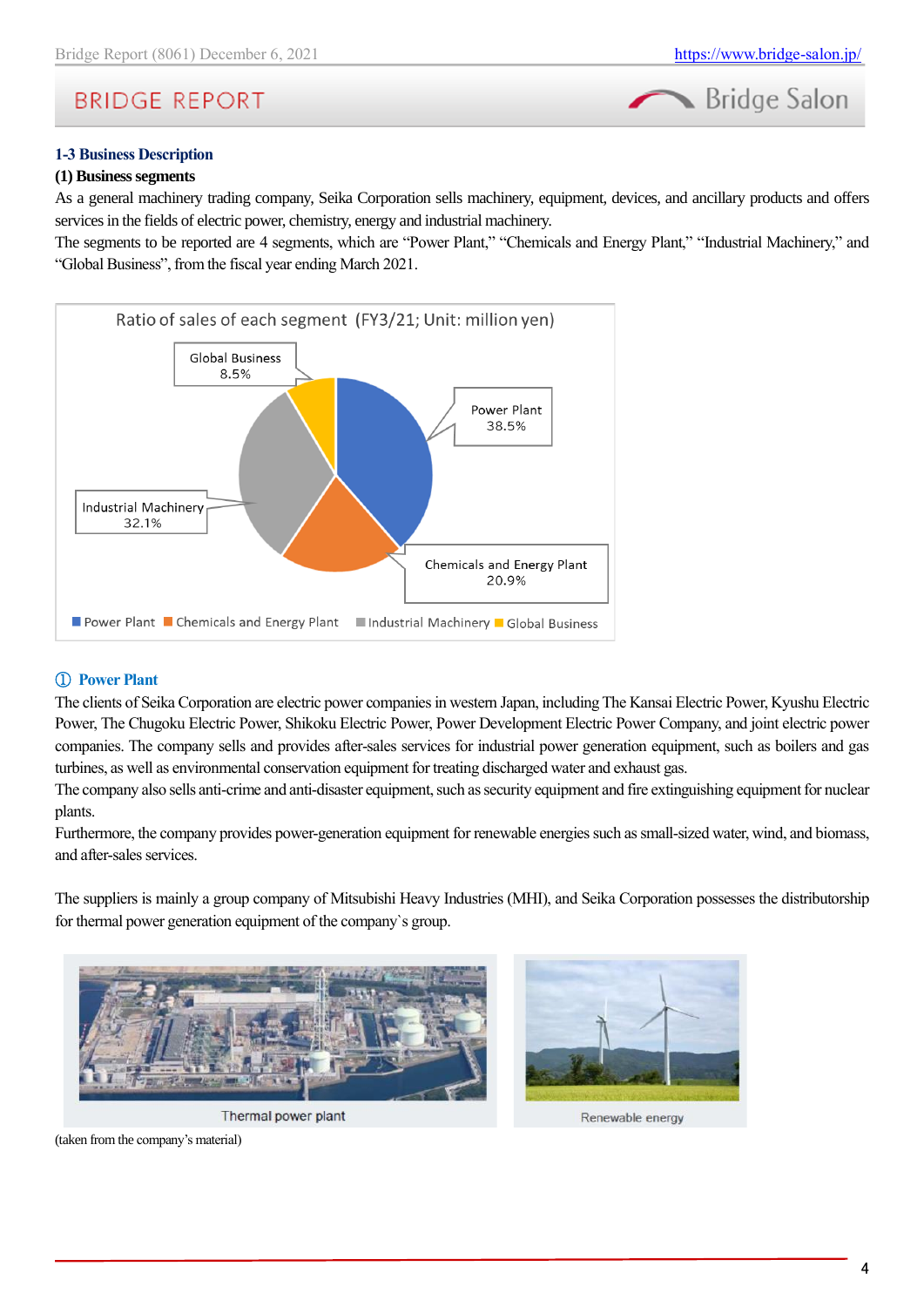

# ② **Chemicals and Energy Plant**

Seika Corporation sells in-house power generation equipment, such as boilers and turbines, environmental conservation equipment for treating discharged water and exhaust gas, etc. and offers after-sales services to companies in oil refining, chemical, paper, and steel industries. As in the power plant business, the company procures these mainly from a group company of Mitsubishi Heavy Industries (MHI).

In addition, the company sells products that reduce environmental burdens, as well as equipment and fuel for biomass power generation. The business of sale and service of engines for ships transferred from Mitsubishi Heavy Industries was launched on October 1, 2020, and is operated by Seika Daiya Engine.



**Chemicals Plant** 

(taken from the company's material)

### ③ **Industrial Machinery**



Fuels for biomass power generation equipment

Seika Corporation provides clients in a broad range of industries with textile equipment, food processing equipment, brewing equipment, various plant machinery, liquid crystal-related equipment, environment-related apparatus, uninterruptible power systems (UPS), printed circuit boards for electronic mea, etc. produced by Japanese or foreign manufacturers. The company also supplies measurement instruments that make full use of advanced technology, such as laser measurement instruments and pore size measurement equipment, to government agencies and research institutes.

In addition, the company sells lithium ion battery-related equipment and motor manufacturing equipment for electronic vehicles (EVs) in China.

The company's subsidiary Nippon Daiya Valve manufactures and sells various industrial valves.



EV-related equipment such as lithium-ion battery manufacturing lines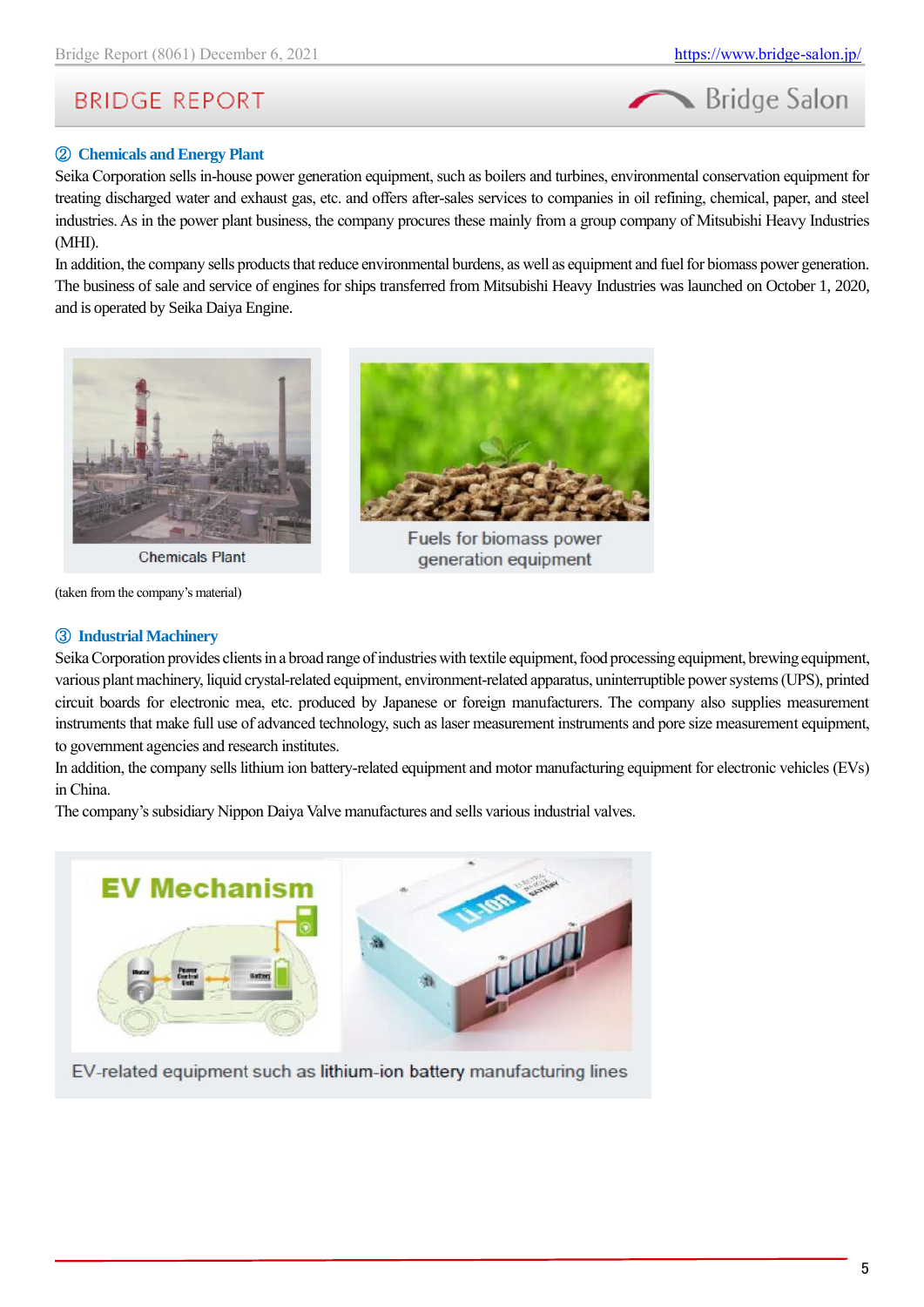# Bridge Salon



#### **NIPPON DAIYA VALVE** Diaphragm valve

(taken from the company's material)

#### ④ **Global Business**

#### (Europe)

While selling industrial robots to automotive customers in the automotive field, Seika Corporation sells and leases submersible pumps used in public construction, etc. in the social infrastructure field. These products are procured mainly from Japanese manufacturers.

#### (North America)

As for the automotive field, the company sells Japanese-made industrial machinery in the PCB surface mount production line mainly to the automotive parts industry.

#### (Asia)

As for the industrial machinery field, the company sells Japanese-made machinery and equipment to companies within the automotive, textile, chemical industries, and also procures raw materials outside Japan and sells them to textile manufacturers.





Seika Sangyo (Thailand) Co., Ltd. Industrial machinery for the automobile, chemical and textile industries

#### Seika Machinery, Inc. SMT(Surface Mounting Technology) equipment for the automotive parts industry



**Tsurumi (Europe) GmbH Group Water pumps** 

(taken from the company's material)

#### **(2) Sales in each region**

Domestic sales account for about 90%, however, the development of overseas markets where there is significant room for growth and expanding overseas sales ratio are challenges for the company.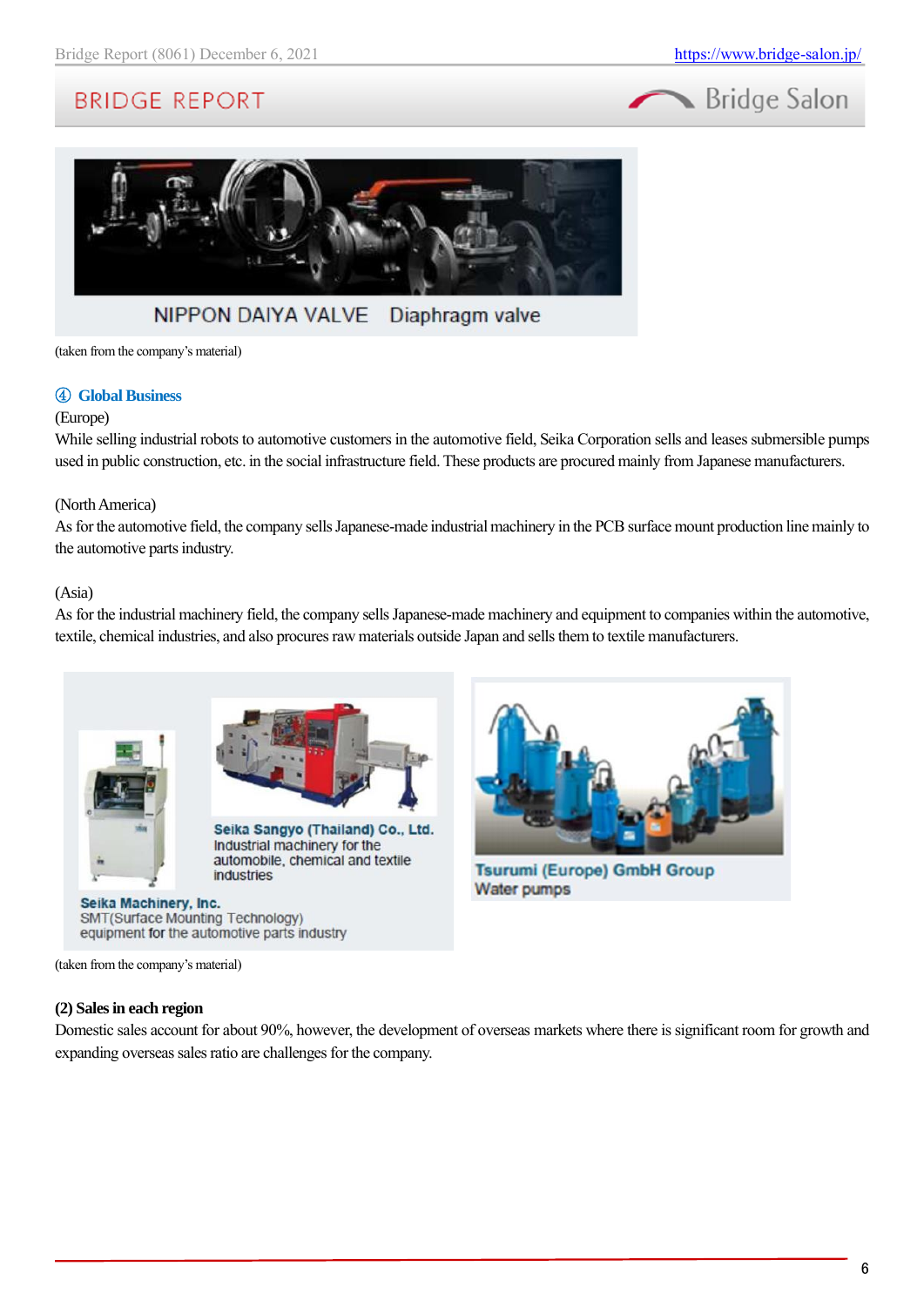





# **1-4 Characteristics and strengths**

### **(1) Hands-on sales capability**

The capability of hands-on sales nurtured in their more than 70 years' history is the company's greatest strength. By building relationships of trust through meticulous customer services and forming personal connections, Seika Corporation is able to obtain a steady stream of orders.

### **(2) High level of expertise in each business**

Seika Corporation has garnered excellent reputation as an essential business partner with a high level of expertise, including profound information gathering capabilities and the ability to develop proposals that stay one step ahead of clients.

### **(3) Extensive network comprised of 102 bases in Japan and overseas**

Ten years ago, the company only had thirty bases, but, thanks to M&A, they did not only expand their bases domestically, but also have been rapidly expanding the number of bases in Europe and Southeast Asia in anticipation of globalization. The speed and comprehensiveness of information have increased further, and by utilizing this, the company hopes to further improve its corporate value.

### **(4) Measures to strengthen employee education and sales capabilities**

Seika Corporation primarily uses on-the-job training to develop its employees. Senior staff and those with more experience teach newer employees the essentials for business, and the company also focuses on overseas training programs and seminars for each skill level.

Nowadays, the company requests the former staff of manufacturers and client companies to provide its employees with consultation services and hands-on support for sales.

The advice the company receives allows them to further improve their expertise and sales capabilities.

|                            | FY 3/16 | FY 3/17 | FY 3/18 | FY 3/19 | FY 3/20 | FY 3/21  |
|----------------------------|---------|---------|---------|---------|---------|----------|
| $ROE(\%)$                  | 6.6     | 7.9     | 5.9     | 5.6     | $-4.7$  | $10.0\,$ |
| Net income margin $(\%)$   | 1.38    | 1.42    | .00.    | 1.01    | $-0.90$ | 2.00     |
| Total asset turnover $(x)$ | 1.52    | l .45   | . 53    | 1.71    | 1.58    | 1.40     |
| Leverage $(x)$             | 3.13    | 3.82    | 3.83    | 3.42    | 3.32    | 3.67     |

### **1-5 ROE analysis**

In the term ended March 2021, ROE recovered to positive. According to the conventional accounting method, net income margin in the term ending March 2022 is estimated to decrease to 1.5%, but we would like to expect that profit margin will rise as leverage is relatively high.

If the target net income of 2.5 billion yen for the term ending March 2023 is achieved in the mid-term management plan "Re-SEIKA 2023," ROE will be 8% or more.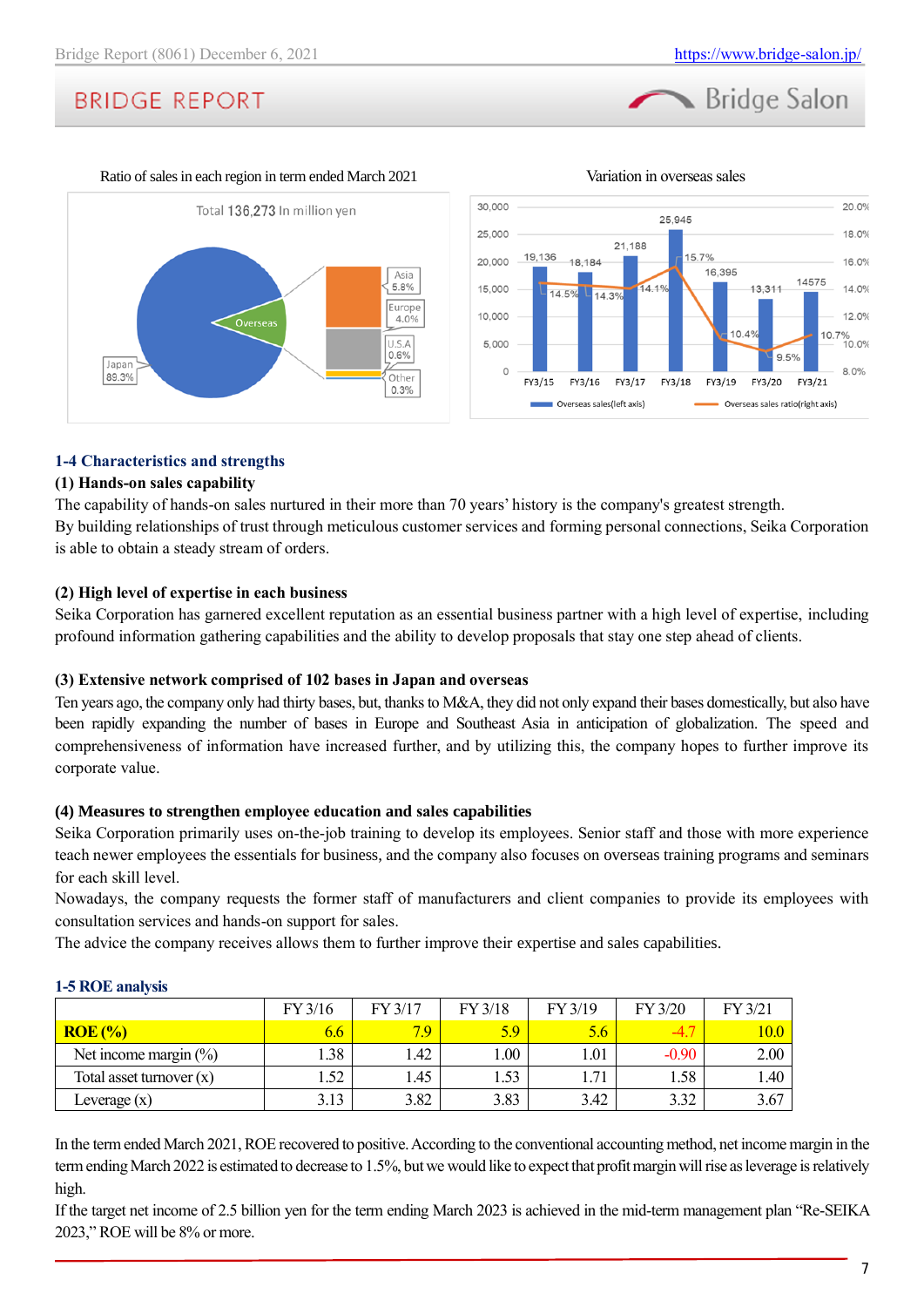

# **1-6 Efforts for ESG**

### **<E: Environment>**

The environmental policy of the company is to "make efforts to protect the earth environment and contribute to the realization of a sustainable society."

Under this policy, the company obtained the ISO14001 certificate in 2005, and is promoting environmentally-friendly products.

The environmentally friendly products handled by the company are diverse, including equipment for treating exhaust gas from boilers and incinerators and organic solvent recovery equipment for chemical and semiconductor factories. The amount of transaction in the term ended March 2021 were 12,473 (down 7.5% from the previous year) and 88.6 billion yen (down 6.5% from the previous year), as mentioned below.

The company will continue to contribute to the conservation of the earth environment through business activities, and not merely from the perspective of social contribution.

| Expand sales of environmentally friendly products                       |                        |                                            |  |  |  |
|-------------------------------------------------------------------------|------------------------|--------------------------------------------|--|--|--|
| Orders for environmentally friendly products in the term ended Mar.2021 | No. of orders received | Amount of orders received<br>(billion yen) |  |  |  |
| Energy saving/resource saving/efficiency improving                      | 10,800                 | 80.3                                       |  |  |  |
| Pollution control                                                       | 985                    |                                            |  |  |  |
| Recycling/reuse                                                         | 688                    | $\sqrt{2}$                                 |  |  |  |
| Total                                                                   | 12,473                 | 88.6                                       |  |  |  |

#### **<S: Social Responsibility>**

To fulfill its "social responsibility," Seika Corporation engages in work-style reforms as follows.

"Promotion of women's active participation in the workplace"

- ●To recruit more women in the main career track
- ●To support female employees in developing their careers
- ●To appoint female managers

"Enhancement of health of employees"

- ●To adopt Premium Friday (Casual day at the same time)
- ●To promote the use of paid holidays
- ●The company bears the expense for cancer screening (tumor marker option) in a health checkup
- ●The company bears the cost of influenza vaccinations

"Personnel development"

- ●Training at each level
- ●Overseas training system

"Initiatives amid the COVID-19 pandemic"

- ●To recommend telework
- ●To provide employees with portable PCs
- ●To reduce the use of paper, etc.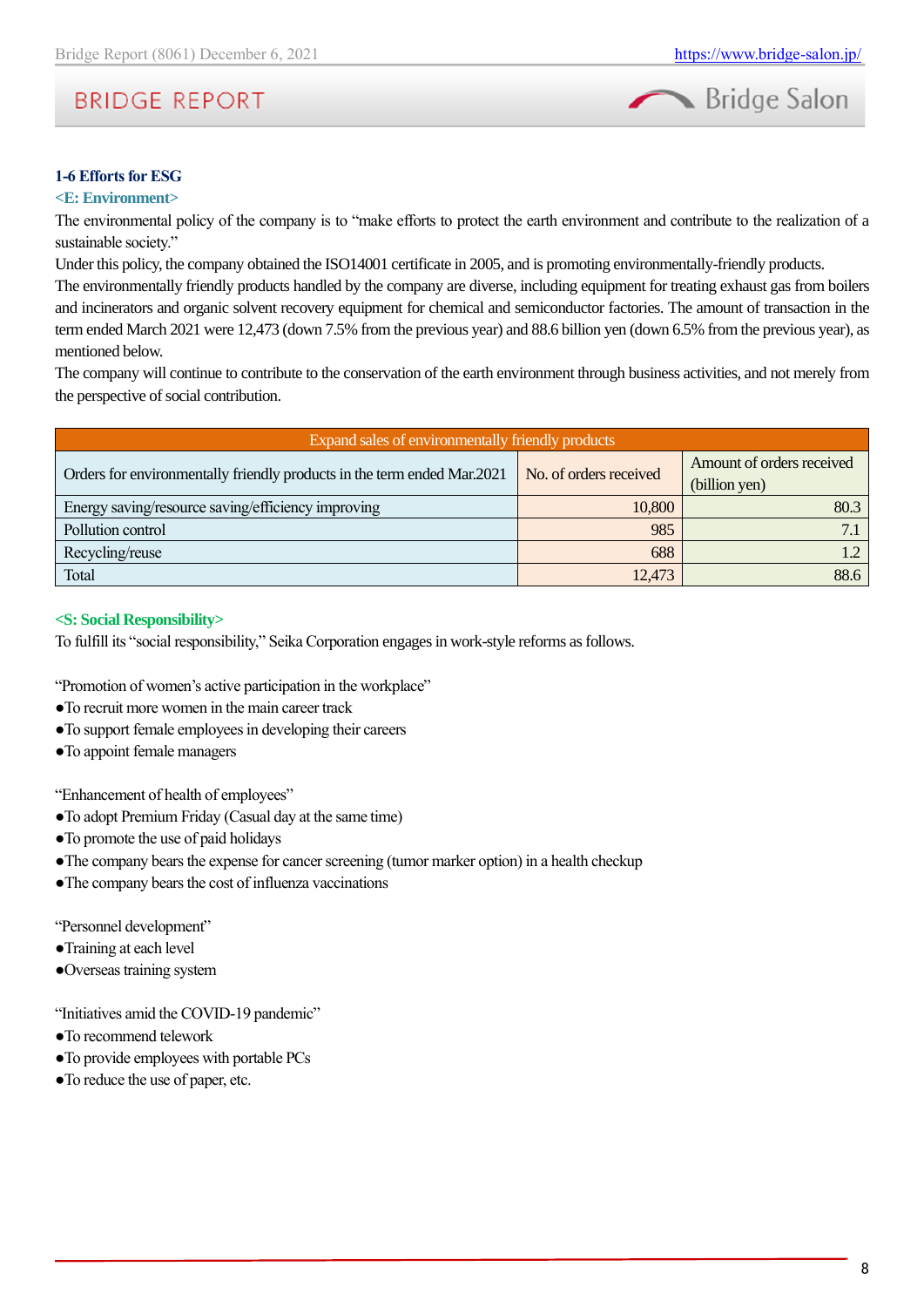

#### **<G: Governance>**

In accordance with the Corporate Governance Code revised in June 2021, initiatives for all subjects are disclosed on the company's website.

The website of the company discloses the activities for each item of the Corporate Governance Code.

The effectiveness of the board of directors in the term ended March 2021 was evaluated by an external organization, and the Nomination Examination Committee and the Remuneration Examination Committee, which are composed of outside directors and outside auditors, were established under the board of directors as an arbitrary system for following the corporate governance code.

In addition, the company translated some convocation notices into English, produced the English versions of reference material for briefing financial results and fact books, and adopted a platform for electronic exercise of voting rights.

In order to grow sustainably and improve its corporate value in the mid-to-long term, the company will strive to strengthen corporate governance, and pursue a sound, transparent management system.

### **1-7 Shareholder return**

The primary managerial mission of the company is to return profit to shareholders, and its basic policy is stable dividend payment. Through the efficient business operation from the marketing and financial aspects, the company aims to fortify the management base. While dealing with the demand for funds for developing new businesses, etc., the company plans to achieve a consolidated payout ratio of 35%.

For the term ending March 2022, the company plans to pay an interim dividend of 25 yen/share and a term-end dividend of 30 yen/share, that is, a total of 55 yen/share, and the estimated payout ratio is 33.8%.

The company will actively return profit to shareholders while comprehensively considering the dividend policy, full-year results, etc.

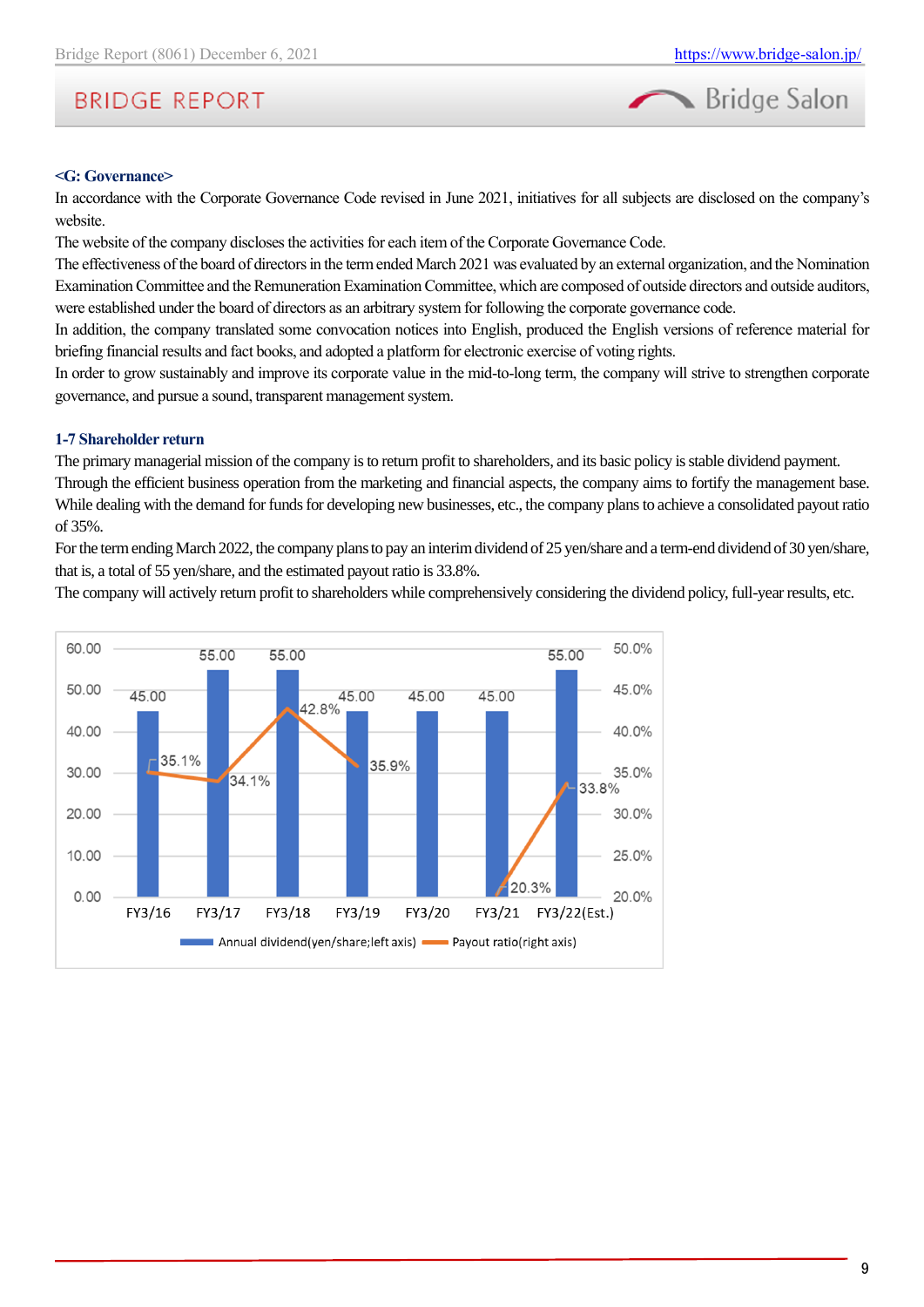

# <span id="page-9-0"></span>**2**.**The Second Quarter of Fiscal Year Ending March 2022 Earnings Results**

| (1) Consolidated Business Results |          |          |          |          |           |
|-----------------------------------|----------|----------|----------|----------|-----------|
|                                   | 2Q of FY | Ratio to | 2Q of FY | Ratio to | YoY       |
|                                   | 3/21     | sales    | 3/22     | sales    |           |
| Orders                            | 36,996   | 109.7%   | 41,667   | 103.0%   | $+12.6%$  |
| <b>Orders Backlog</b>             | 57,282   | 169.8%   | 62,141   | 153.6%   | $+8.5\%$  |
| <b>Transaction</b>                | 70,935   | 210.3%   | 69,027   | 170.6%   | $-2.7%$   |
| Volume                            |          |          |          |          |           |
| Sales                             | 33,730   | 100.0%   | 40,452   | 100.0%   | $+19.9%$  |
| Gross profit                      | 6,619    | 19.6%    | 8,186    | 20.2%    | $+23.7%$  |
| SG&A                              | 5,665    | 16.8%    | 6,881    | 17.0%    | $+21.5%$  |
| Operating                         | 953      | 2.8%     | 1,304    | $3.2\%$  | $+36.8\%$ |
| Income                            |          |          |          |          |           |
| Ordinary                          | 1,098    | 3.3%     | 1,315    | 3.3%     | $+19.8\%$ |
| Income                            |          |          |          |          |           |
| Net.<br>Quarterly                 | 530      | 1.6%     | 698      | 1.7%     | $+31.6%$  |
| Income                            |          |          |          |          |           |

\*Unit: million yen. Quarterly Net Income is quarterly profit attributable to owners of parent.

# **Sales increased and profit increased dramatically.**

The amount of orders received in the second quarter of the term ending March 2022 was 41,667 million yen, up 12.6% year on year. Despite the postponement of investments in equipment caused by COVID-19, etc., it grew due to the contribution made by affiliated companies, etc. Sales stood at 40,452 million yen, up 19.9% year on year. While the Power Plant Business and Industrial Machinery Business were unchanged from the previous term, Seika Daiya Engine, which became a consolidated subsidiary in the previous term, contributed to the Chemicals and Energy Plant Business, and the rise in selling prices of textile materials in China contributed to the Global Business, increasing operating income to 1,304 million yen, up 36.8% year on year. Although additional expenses were incurred through some of the transactions with China in the Industrial Machinery Business, they were offset by the increase in sales in the Chemicals and Energy Plant Business and the Global Business. Net income increased 31.6% year on year to 698 million yen. Order backlog also grew 8.5% year on year to 62,141 million yen.

### **(2) Overview of business performance in each segment**

### ◎**Sales and Profit**

|                                | 2Q of FY | Ratio to | 2Q of FY | Ratio to | YoY       |
|--------------------------------|----------|----------|----------|----------|-----------|
|                                | 3/21     | sales    | 3/22     | sales    |           |
| <b>Sales</b>                   |          |          |          |          |           |
| Power Plant                    | 4,946    | 14.7%    | 4,436    | $11.0\%$ | $-10.3\%$ |
| Chemicals and Energy Plant     | 4,872    | 14.4%    | 10,553   | 26.1%    | $+116.6%$ |
| <b>Industrial Machinery</b>    | 18,447   | 54.7%    | 16,950   | 41.9%    | $-8.1%$   |
| <b>Global Business</b>         | 5,463    | $16.2\%$ | 8,512    | 21.0%    | $+55.8\%$ |
| <b>Total Sales</b>             | 33,730   | 100.0%   | 40,452   | 100.0%   | $+19.9%$  |
| <b>Profits in each segment</b> |          |          |          |          |           |
| Power Plant                    | 452      | $9.1\%$  | 458      | $10.3\%$ | $1.4\%$   |
| Chemicals and Energy Plant     | 44       | 0.9%     | 200      | 1.9%     | $+351.6%$ |
| <b>Industrial Machinery</b>    | 600      | 3.3%     | 263      | 1.6%     | $-56.1\%$ |
| <b>Global Business</b>         | $-117$   | ۰        | 374      | 4.4%     |           |
| Total profit in all segments   | 979      | 2.9%     | 1,296    | 3.2%     | $+32.4%$  |

\*Unit: million yen. Sales are the sales to external clients. The composition ratio of profit means the rate of profit to sales.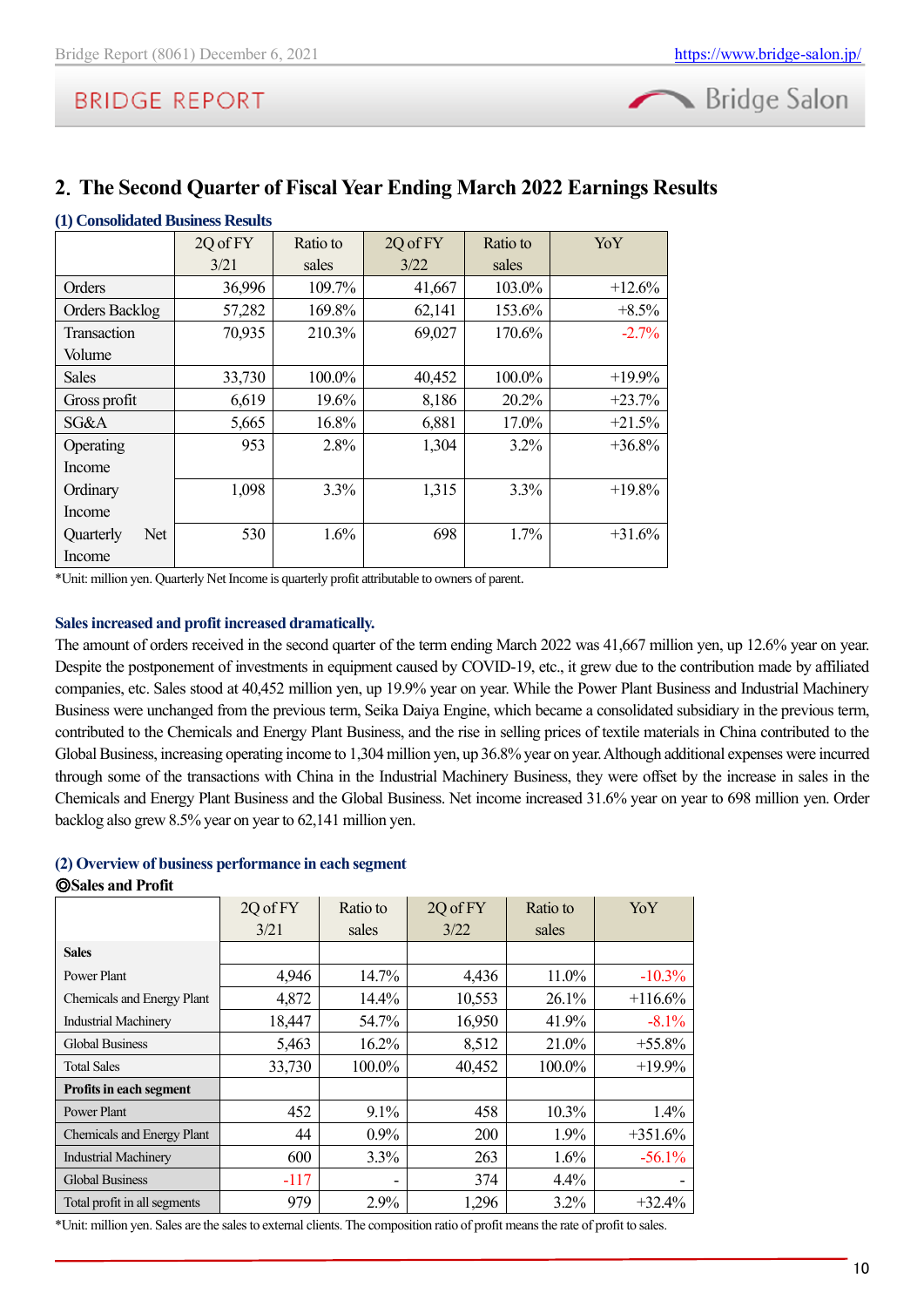



### ① Power Plant

Sales decreased while profit was unchanged from the previous term.

Sales declined due to the drop in sales from upgrade of power generation equipment for power companies, etc. Profit was almost unchanged from the previous term, owing to the contribution of small and medium-scale projects for nuclear power plants.

### ② Chemicals and Energy Plant

Sales and profit considerably increased.

Sales considerably rose thanks to the contribution of the sales of Seika Daiya Engine, which became a consolidated subsidiary in the previous term and handles engines for ships. Profit considerably grew in step with the increase in sales.

### ③ Industrial Machinery

Sales declined and profit considerably decreased.

Despite the sales of new biomass-related equipment for drink makers, sales dropped due to the impact of the postponement of investments in equipment caused by COVID-19 (industrial machinery for synthetic fiber and plant companies, etc. in Japan). Profit considerably declined as additional expenses were incurred, mainly in transactions for the Chinese market.

### ④ Global Business

Sales increased and profit turned positive.

Sales grew thanks to the contribution of the rise in sales of textile materials in China as well as sales of large equipment for treating discharged water for petrochemical companies of SEIKA (SHANGHAI) CO., LTD. Profit turned positive, also owing to the favorable performance of the Tsurumi (Europe) GmbH group, which mainly handles submersible pumps used in public construction works.

# **(3) Financial standing**

#### ◎**Main BS**

|                           | March 2021 | September |                            | March 2021 | September |
|---------------------------|------------|-----------|----------------------------|------------|-----------|
|                           |            | 2021      |                            |            | 2021      |
| <b>Current Assets</b>     | 81,371     | 81,491    | <b>Current liabilities</b> | 64,536     | 64,132    |
| Cash                      | 15,763     | 16,252    | <b>Payables</b>            | 32,730     | 29,391    |
|                           | 36,159     | 33,975    | <b>ST</b><br>Interest-     | 7,565      | 7,566     |
| <b>Receivables</b>        |            |           | <b>Bearing Liabilities</b> |            |           |
| <b>Inventories</b>        | 7,636      | 7,029     | <b>Advance received</b>    | 21,913     | 24,266    |
| <b>Advance payment</b>    | 20,639     | 23,477    | <b>Fixed Liabilities</b>   | 3,032      | 2,994     |
| <b>Noncurrent Assets</b>  | 16,087     | 15,548    | LT<br>Interest-            | 53         | 45        |
|                           |            |           | <b>Bearing Liabilities</b> |            |           |
| <b>Tangible Assets</b>    | 2,816      | 2,763     | <b>Total Liabilities</b>   | 67,568     | 67,126    |
| <b>Intangible Assets</b>  | 834        | 797       | <b>Net Assets</b>          | 29,889     | 29,913    |
| <b>Investment, Others</b> | 12,436     | 11,988    | <b>Retained earnings</b>   | 17,907     | 18,294    |
|                           | 97,458     | 97,040    | Total liabilities and      | 97,458     | 97,040    |
| <b>Total assets</b>       |            |           | net assets                 |            |           |

\*Unit: million yen. Interest-bearing debt does not include lease obligations.

Despite the increase in advance payments, etc., total assets decreased 417 million yen from the end of the previous term to 97,040 million yen, due to the drop in accounts receivable. Although advances received increased, accounts payable decreased considerably, decreasing total liabilities by 441 million yen from the end of the previous term to 67,126 million yen.

Net assets grew 24 million yen from the end of the previous term to 29,913 million yen due to the increase in retained earnings, etc. Capital-to-asset ratio remained unchanged from the end of the previous term, standing at 29.8%.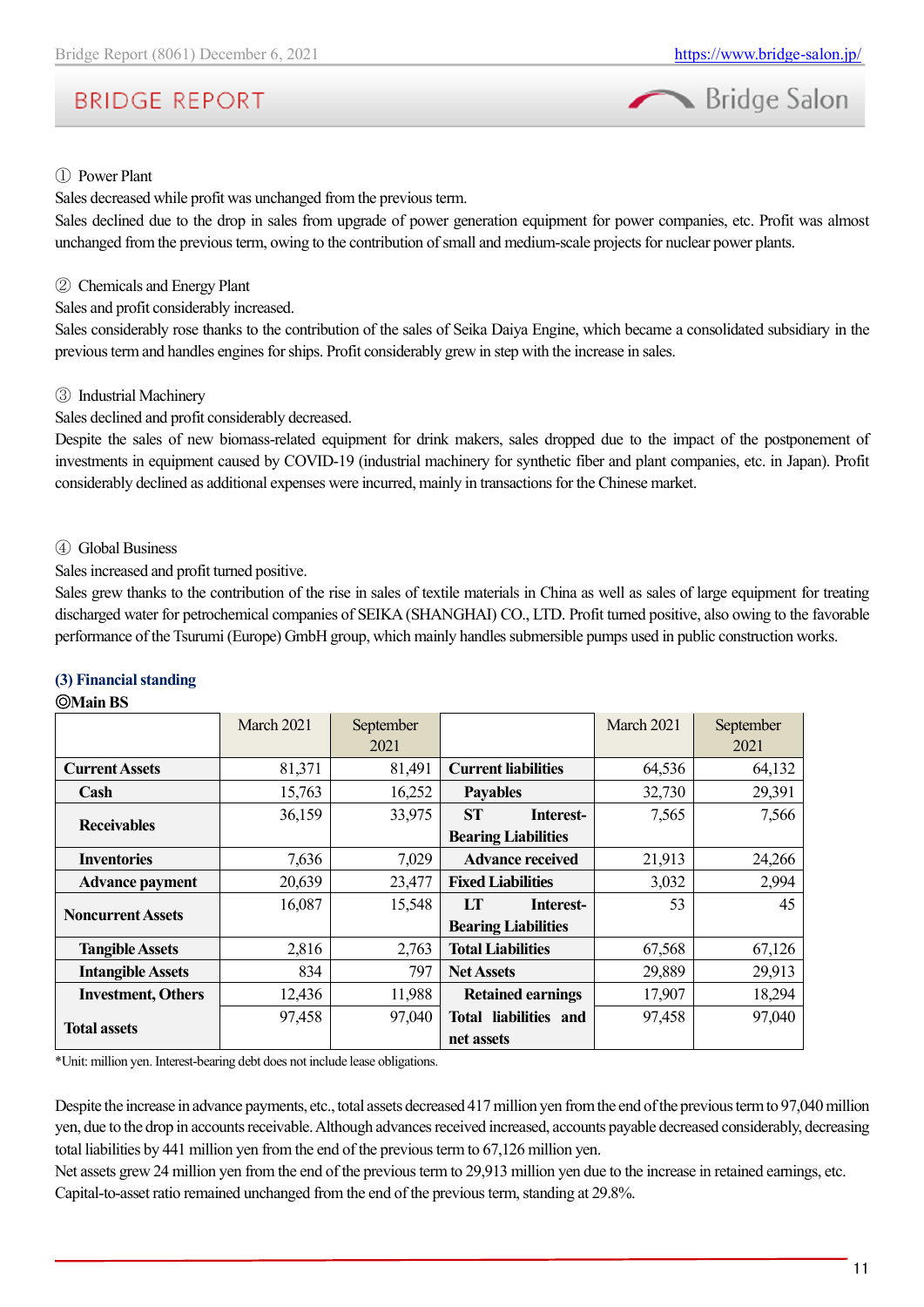

# <span id="page-11-0"></span>**3. Fiscal Year Ending March 2022 Earnings Forecasts**

| <b>Sconsondated Earnings Forecasts</b> |         |          |              |          |          |  |  |
|----------------------------------------|---------|----------|--------------|----------|----------|--|--|
|                                        | FY 3/21 | Ratio to | FY 3/22 Est. | Ratio to | YoY      |  |  |
|                                        |         | sales    |              | sales    |          |  |  |
| <b>Transaction Volume</b>              | 136,273 |          | 130,000      | 146.9%   | $-4.6%$  |  |  |
| <b>Sales</b>                           |         |          | 88,500       | 100.0%   |          |  |  |
| <b>Operating Income</b>                | 2,581   |          | 2,850        | $3.2\%$  | $+10.4%$ |  |  |
| Ordinary Income                        | 2,906   |          | 3,100        | 3.5%     | $+6.6%$  |  |  |
| Net Income                             | 2,721   | ۰        | 1,950        | 2.2%     | $-28.4%$ |  |  |

# ◎**ConsolidatedEarnings Forecasts**

\*Unit: million yen. The estimates were announced by the company.

# **The initial estimates remain unchanged**

Regarding the earnings forecast for the term ending March 2022, the initial estimates remain unchanged, with sales projected to be 88.5 billion yen, operating income to rise 10.4% year on year to 2,850 million yen and net income to drop 28.4% year on year to 1,950 million yen. With regard to sales, the "Accounting Standard for Revenue Recognition" was adopted this term, which means that only commission fees of agency transactions rather than the total amount will be recorded. The conventional sales will be indicated as trade volume in the new standard. Taking into account the downturn risks brought about by the COVID-19 pandemic, the trade volume is projected to decline 4.6% year on year to 130 billion yen in this term. Net income is expected to drop as the temporary factors present in the previous term (decrease in tax expenses such as the corporate income tax) no longer exist. The company plans to pay a dividend of 55 yen/share, up 10 yen/share from the previous term. The expected payout ratio is 33.8%.

# <span id="page-11-1"></span>**4. Conclusions (Topics)**

It is noteworthy whether they can put each marketing project (renewable energy, life science, and mobility) into practice. The key to achieving the goals is the growth of revenues from relatively healthy affiliated companies in addition to the maintenance of revenues from the Power Plant Business and the Chemicals and Energy Plant Business and the expansion of revenues from the Industrial Machinery Business. In the medium/long term, the actualization of power generation from hydrogen in the energy business (the Power Plant Business and the Chemicals and Energy Plant Business), which is the revenue base of the company, for realizing a decarbonized society may become a new revenue source. Accordingly, their future performance is noteworthy.

◎Application for Selection of "Prime Market," a new market segment of the Tokyo Stock Exchange.

On July 9, 2021, the company received the initial assessment results regarding the compliance with listing criteria for the new market segment from the Tokyo Stock Exchange, Inc., confirming the eligibility to be listed on the "Prime Market," the transition to which will take place on April 4, 2022.

At the Board of Directors' meeting held on October 14, 2021, the company resolved to select and apply for the "Prime Market."

◎Seika Corporation's initiatives regarding the environment

Laser-based gas concentration gauge: It is characterized by the ability to perform measurement in real time and little need for maintenance.

Measuring the concentrations of oxygen and carbon monoxide in exhaust gas will allow for optimal combustion in thermal power equipment and waste incineration equipment, leading to the reduction of carbon dioxide. For maintenance, the company formed an alliance with Chugai Technos, a major company in the measurement business.

The company imports and sells hydrogen sulfide and hydrogen fluoride concentration meters produced by Neo Monitors in Norway. An alliance was formed with Horiba, Ltd., a top manufacturer of measurement instruments.

◎Seika Daiya Engine's initiatives regarding the environment

A branch office was established in Akita City, the mecca of offshore wind power generation construction, in July 2021.

It works on grasping the trends and publishing information on offshore wind power generation in the whole Akita Prefecture. It aims to receive orders related to offshore wind power as a step toward the realization of a carbon-free society.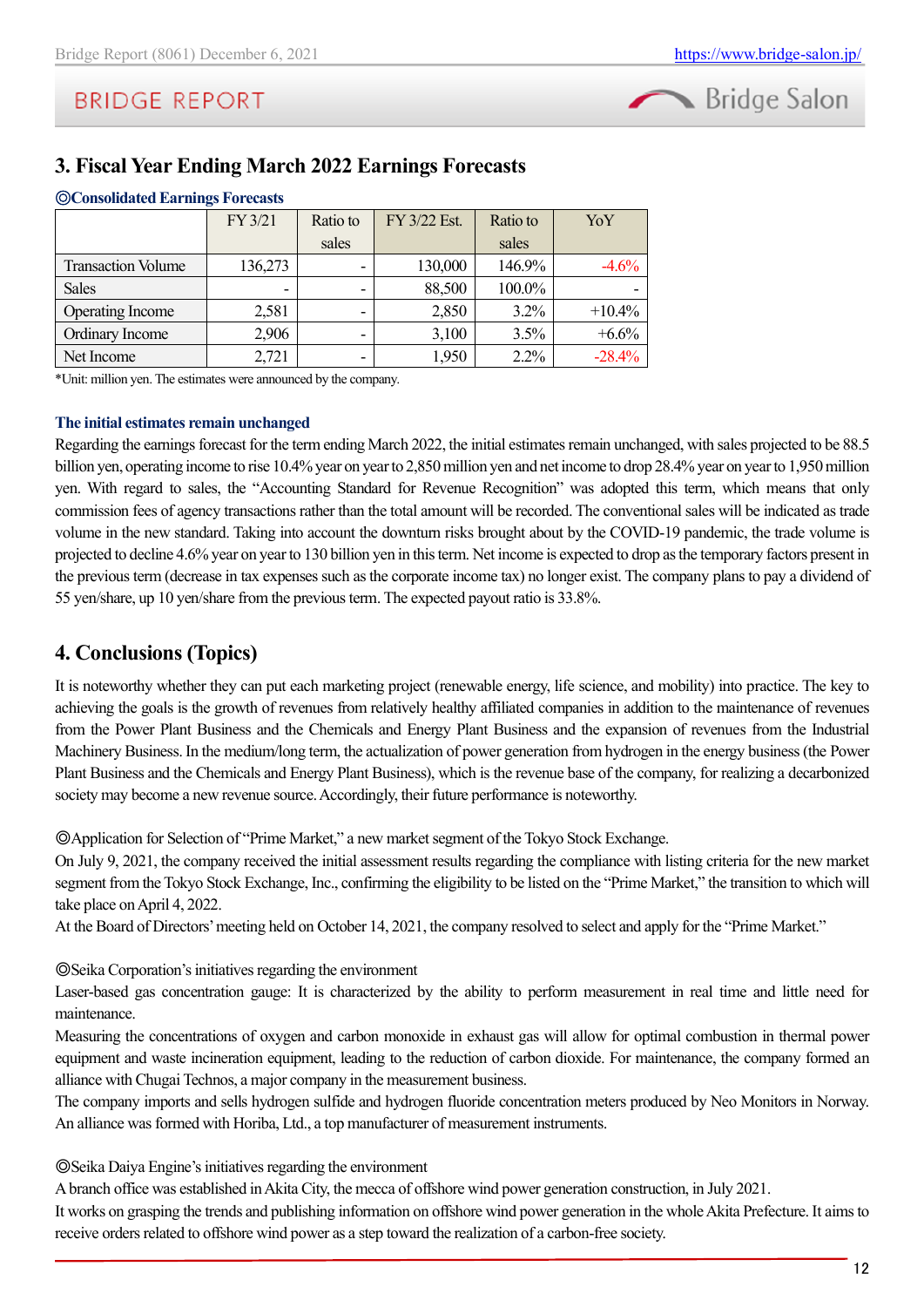Bridge Salon

# **BRIDGE REPORT**

The company consented to forming partnership with Euglena Co., Ltd. for cooperation in the utilization of biofuel on October 21, 2021. They were the first to supply next-generation biodiesel fuel (SUSTEO) to fishing vessels, gaining attention from the government and fishery authorities.

◎Seika Corporation's initiatives concerning semiconductors

The evolution of electronic devices is crucial for 5G, IoT and electric vehicles. The company targets the demand for R&D specialized in the 3D installation technologies.

They were entrusted with the development of 3D installation technology for vertically stacking heterogeneous semiconductor chips (for prototypes and small lots) by a major semiconductor manufacturer.



(taken from the company's material)

### ◎Drone business

Inspection of plant equipment by ultrasonic testing (UT) drones.

Utilization of the ultrasonic testing function leads to the reduction of time and cost required for the inspection of tanks, chimneys, boilers, etc. as there is no need for setting up a scaffolding.

The service was launched in March 2021, with both demand and expectations on the rise. It has accomplished steady performance.



(taken from the company's material)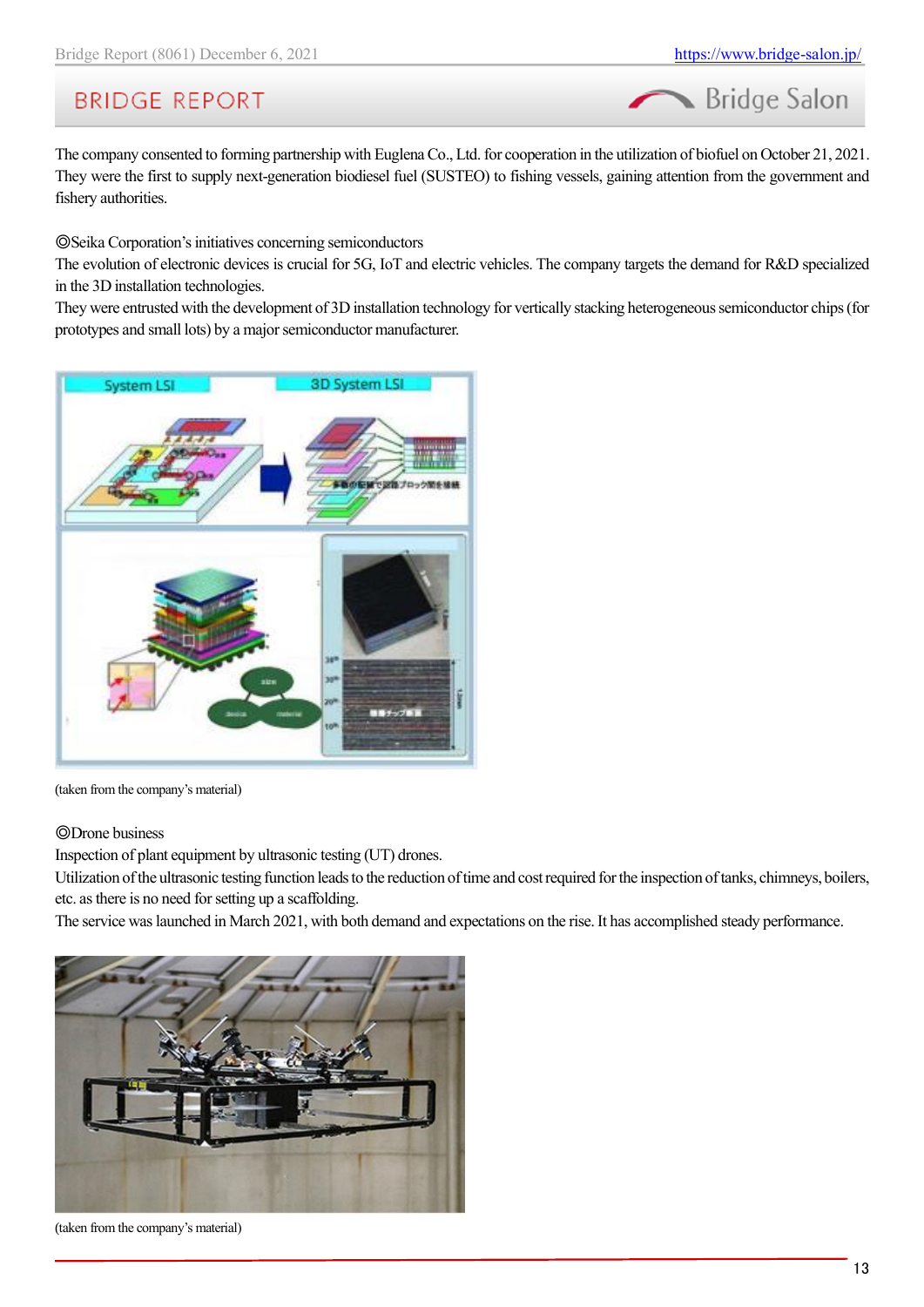

# **<Reference: Regarding Corporate Governance>**

#### ◎**Organization type, and the composition of directors and auditors**

| Organization type | Company with auditors                 |
|-------------------|---------------------------------------|
| <b>Directors</b>  | 8 directors, including 3 outside ones |
| <b>Auditors</b>   | 4 directors, including 2 outside ones |

At the annual general meeting of shareholders held in June 2020, the number of independent outside directors increased by one (to a total of three), securing more than one-third of the board of directors. The company is working to strengthen its governance.

#### ◎**Corporate Governance Report**

Last update date: November 5, 2021

#### < Basic Stance on Corporate Governance>

Our corporate philosophy is "To Contribute to Society Through the Expansion of Business." We are committed to improving corporate value over the mid-to-long term while establishing a good relationship with all stakeholders. We believe that "soundness and transparency of management" and "prompt decision-making and action" are critical for achieving these goals, and we continually strive to strengthen corporate governance.

In addition, our company intends to strengthen its supervisory structure by appointing independent outside directors and independent outside corporate auditors.

<Disclosure Based on the Principles of the Corporate Governance Code (Excerpts)>

| Principles                                     | Disclosure contents                                                               |
|------------------------------------------------|-----------------------------------------------------------------------------------|
| Principle 1-4 The so-called strategically held | "Policy for strategically held shares"                                            |
| shares                                         | Considering the details, scales, periods, etc. of transactions with               |
|                                                | business partners, we hold their shares as necessary, in order to maintain        |
|                                                | and strengthen the relationships with them.                                       |
|                                                | Our company's basic policy is to dispose of and reduce held shares that           |
|                                                | are deemed to have little strategic purpose. Every year, the Board of             |
|                                                | Directors decides whether there is an appropriate reason for holding              |
|                                                | each share. We investigates whether the benefits and risks associated             |
|                                                | with holding a share are commensurate with the cost of capital, and               |
|                                                | disclose our findings in the securities report.                                   |
|                                                | Our company sold a portion of its held shares during the term ended               |
|                                                | March 2021.                                                                       |
|                                                | "Policy on exercising voting rights regarding strategically held shares"          |
|                                                | Regarding the exercise of voting rights for shares held by our company,           |
|                                                | while respecting these companies' management policy, we will confirm              |
|                                                | whether each proposal contributes to the improvement of our corporate             |
|                                                | value over the mid-to-long term, and make a comprehensive decision.               |
| Principle 5-1 Policy for constructive dialogue | In order to improve our corporate value in the mid-to-long term through active    |
| with shareholders]                             | dialogue with shareholders and institutional investors, the president explains    |
|                                                | the financial results and the progress of the mid-term management plan at a       |
|                                                | session for briefing financial results, which is held twice a year, and a general |
|                                                | meeting of shareholders has sufficient time for questions and answers, to         |
|                                                | answer questions from shareholders carefully.                                     |
|                                                | The sections of general affairs and personnel affairs deal with the applications  |
|                                                | for dialogue (interview) from individual shareholders, while the planning         |
|                                                | section replies to applications from corporate shareholders, including            |
|                                                | institutional ones.                                                               |